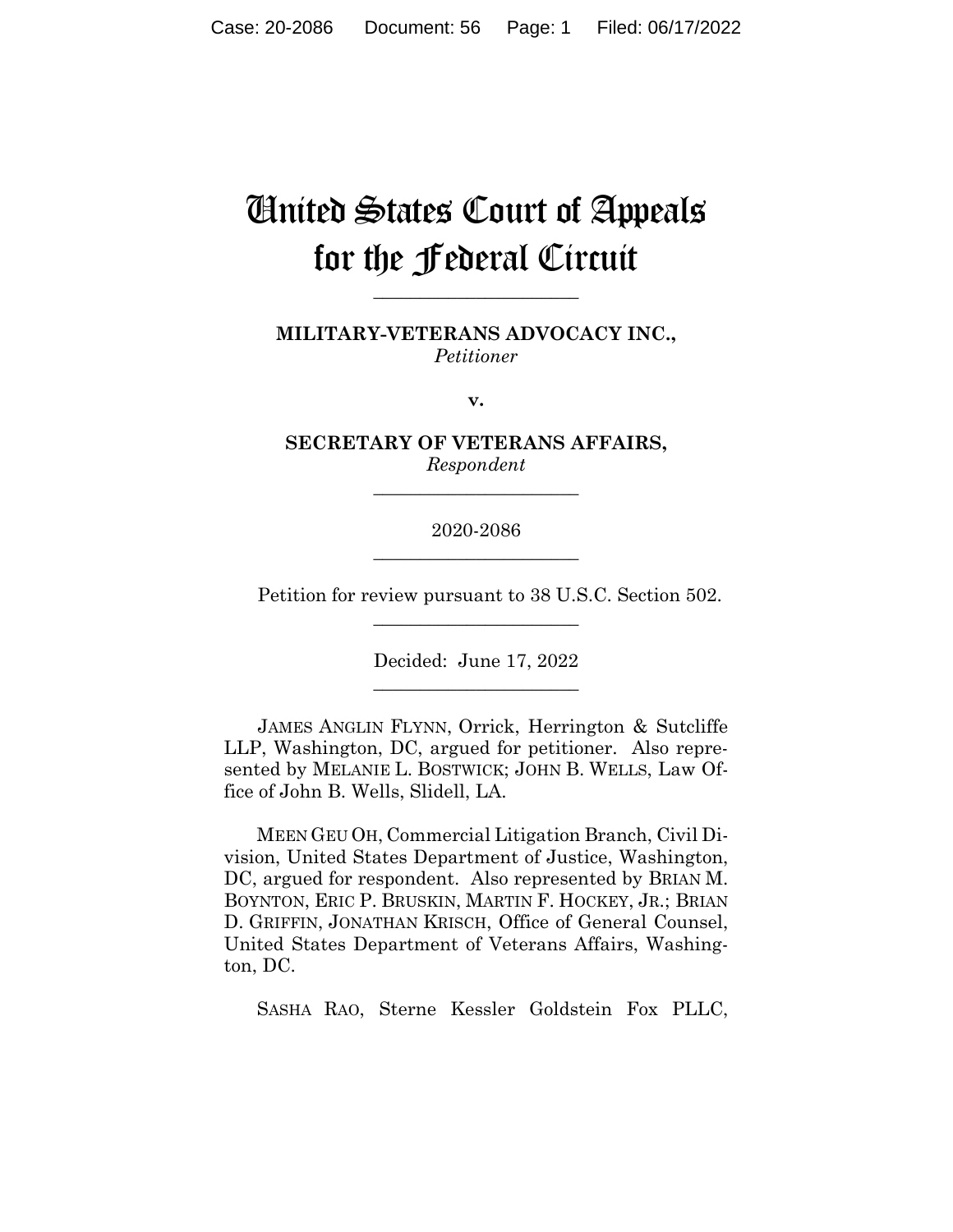2

MILITARY-VETERANS ADVOCACY v. SECRETARY OF VETERANS AFFAIRS

Washington, DC, for amicus curiae Association of the United States Navy. Also represented by KRISTINA CAG-GIANO KELLY, MICHAEL E. JOFFRE.

STANLEY JOSEPH PANIKOWSKI, III, DLA Piper LLP (US), San Diego, CA, for amicus curiae Therese M. Terlaje.

 $\mathcal{L}_\text{max}$  and  $\mathcal{L}_\text{max}$  and  $\mathcal{L}_\text{max}$  and  $\mathcal{L}_\text{max}$ 

## Before NEWMAN, PROST, and CUNNINGHAM, *Circuit Judges*.

## PROST, *Circuit Judge*.

Military-Veterans Advocacy Inc. ("MVA") petitioned the Secretary of Veterans Affairs ("VA")1 to issue a rule that would presume herbicide exposure for veterans who served in Guam or Johnston Island during specified periods. The VA denied MVA's rulemaking petition. MVA now petitions this court under 38 U.S.C. § 502 to set aside the VA's denial and remand for rulemaking. We deny the petition.

#### **BACKGROUND**

## I

The U.S. military sprayed over 17 million gallons of herbicides over the Republic of Vietnam during the Vietnam War. Dubbed "Operation Ranch Hand," this operation had two main objectives: (1) defoliate trees and plants to improve visibility for further military operations, and (2) destroy enemy food supplies.

<sup>&</sup>lt;sup>1</sup> Because neither party identifies any distinction between the Secretary of Veterans Affairs and the Department of Veterans Affairs that is relevant to the issues presented here, this opinion refers to the two interchangeably as the VA.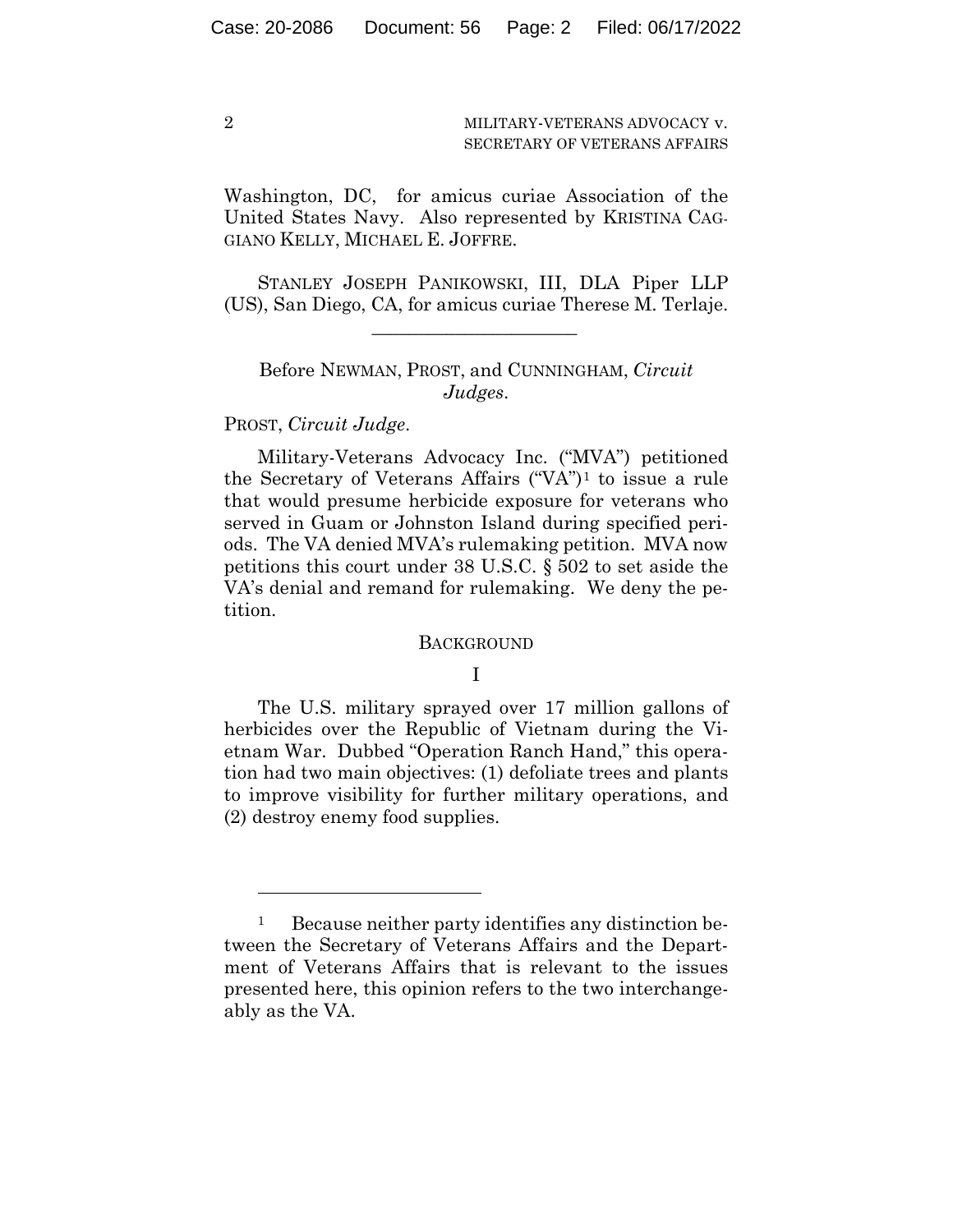3

Agent Orange was the primary herbicide used in Operation Ranch Hand. It consisted of an undiluted mixture of equal parts 2,4-dichlorophenoxyacetic acid ("2,4-D") and the *n*-butyl ester of 2,4,5-trichlorophenoxyacetic acid  $("2,4,5-T")$ . The latter ingredient, 2,4,5-T, includes a highly toxic contaminant, 2,3,7,8-tetrachlorodibenzo-*p*-dioxin ("TCDD" or "dioxin").

Concerns about the health effects of veterans' exposure to Agent Orange led Congress to pass the Agent Orange Act of 1991, Pub. L. No. 102-4, 105 Stat. 11. For veterans who "served in the Republic of Vietnam" during a specified period, the Act presumes exposure to an herbicide agent2 containing 2,4-D or dioxin. 38 U.S.C. § 1116(f). It also presumes (for those same veterans) service connection for certain diseases associated with herbicide-agent exposure, such as non-Hodgkin's lymphoma and soft-tissue sarcoma. *Id.* § 1116(a)(2).

The VA has since issued regulations extending similar presumptions to other groups of veterans. For example, in light of Department of Defense ("DoD") information that herbicides were applied near the Korean demilitarized zone ("DMZ"), the VA presumes herbicide-agent exposure for veterans who served during a specified period "in a unit that, as determined by the [DoD], operated in or near the Korean DMZ in an area in which herbicides are known to

<sup>2</sup> The Agent Orange Act defines "herbicide agent" as "a chemical in an herbicide used in support of the United States and allied military operations in the Republic of Vietnam during the period beginning on January 9, 1962, and ending on May 7, 1975." 38 U.S.C. § 1116(a)(3). VA regulations mirror this statutory definition and further provide that herbicide agents are "specifically: 2,4-D; 2,4,5-T and its contaminant TCDD; cacodylic acid; and picloram." 38 C.F.R. § 3.307(a)(6)(i).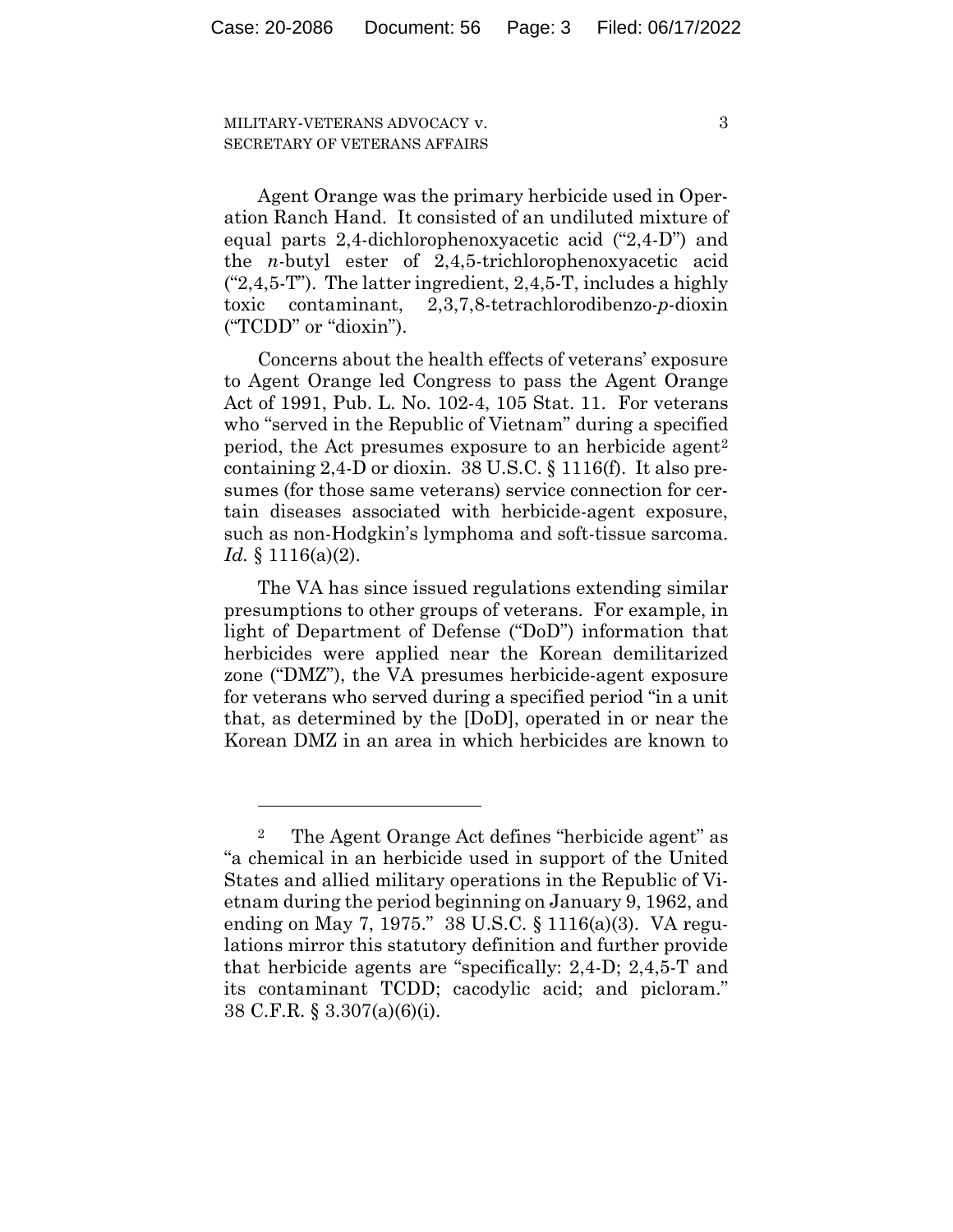4

#### MILITARY-VETERANS ADVOCACY v. SECRETARY OF VETERANS AFFAIRS

have been applied during that period."<sup>3</sup> 38 C.F.R. § 3.307(a)(6)(iv); *see* Herbicide Exposure and Veterans With Covered Service in Korea, 74 Fed. Reg. 36,640, 36,641, 36,646 (July 24, 2009) (proposed rule). Likewise, an Institute of Medicine report led the VA to presume herbicide-agent exposure for veterans who "regularly and repeatedly operated, maintained, or served onboard C-123 aircraft known to have been used to spray an herbicide agent during the Vietnam era."  $38 \text{ C.F.R.}$  §  $3.307(a)(6)(v)$ ; *see* Presumption of Herbicide Exposure and Presumption of Disability During Service for Reservists Presumed Exposed to Herbicide, 80 Fed. Reg. 35,246, 35,246, 35,248–49 (June 19, 2015) (interim final rule).

II

In 2017, the Armed Services Committee of the U.S. House of Representatives expressed concern that additional exposures to Agent Orange may have occurred in Guam. H.R. Rep. No. 115-200, at 113 (2017). It therefore directed the U.S. Comptroller General to review and submit a report on the issue. *Id.* at 114. The U.S. Governmental Accountability Office ("GAO") submitted its report in 2018. J.A. 2164–266.

The GAO report began by characterizing Agent Orange as a "tactical" herbicide—i.e., one "developed specifically by [the] DoD to be used in combat operations"—as distinguished from a "commercial" herbicide. J.A. 2169 & n.1; *see* J.A. 2178–80. Although the report acknowledged that tactical and commercial herbicides might have shared some of the same chemical compounds, *see* J.A. 2179, it noted differences between the two. For example, according

<sup>3</sup> Congress later did similarly via statute. *See* Blue Water Navy Vietnam Veterans Act of 2019, Pub. L. No. 116-23, sec. 3(a), 133 Stat. 966, 969 (codified at 38 U.S.C. § 1116B).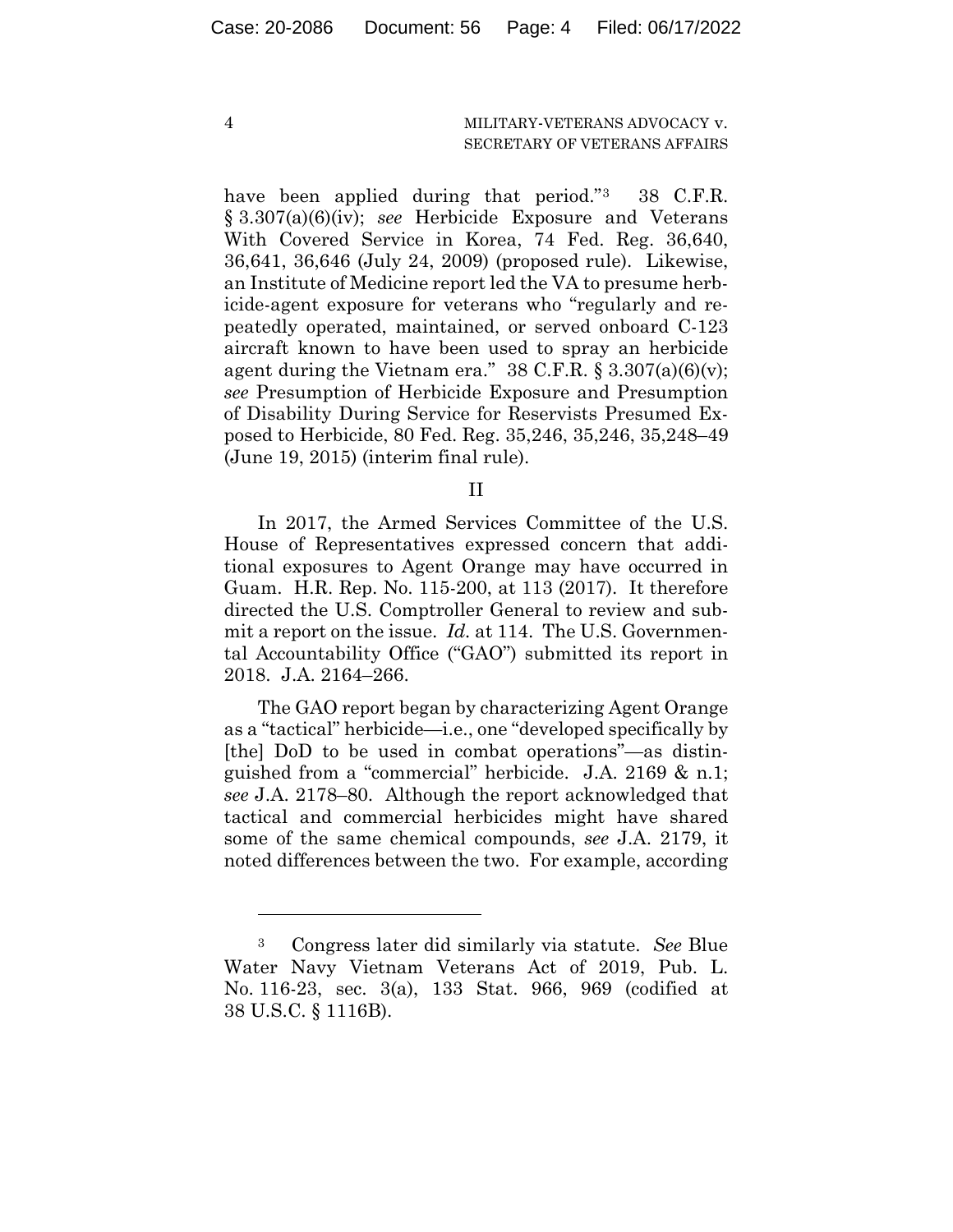5

to the report, tactical herbicides were (1) centrally managed by the military; (2) unauthorized for domestic use; and (3) undiluted and sprayed aerially. J.A. 2176 n.21, 2178–79; *see also* J.A. 1592 (VA-commissioned report noting that, "[u]nlike civilian applications of the components contained in Agent Orange[,] which are diluted in oil and water, Agent Orange was sprayed undiluted in Vietnam"). Commercial herbicides, by contrast, were (1) widely available worldwide for vegetation management; (2) approved for use by all federal agencies; and (3) diluted and sprayed by hand or truck when used on military installations. J.A. 2178–79.

The GAO report then examined the extent of the government's information concerning the procurement, distribution, storage, use, and disposition of Agent Orange in Guam. *See* J.A. 2170; *see also* J.A. 2225–34 (Appendix I identifying objectives, scope, and methodology). Recognizing that ships from the continental United States carried most of the tactical herbicides supporting U.S. military operations in Vietnam, the GAO obtained the available logbooks for 152 of the 158 identified voyages that transported Agent Orange to Southeast Asia.4 J.A. 2195 (noting further that, for three of the six voyages for which logbooks could not be located, the GAO obtained copies of the vessels' shipping articles). The report identified just four voyages involving a stop in Guam; one ship stopped on the way to Vietnam, and the other three stopped on the way back to the United States. J.A. 2197–98. After reviewing available

<sup>4</sup> The GAO report focused primarily on Agent Orange, as opposed to other tactical herbicides (e.g., Agents Pink, Purple, Green, Blue, and White). *See* J.A. 2169 n.1; *see also* J.A. 2194 n.57 (observing that there are limited shipment records available for Agents Pink, Green, and Purple and that Agents Blue and White did "not contain nbutyl 2,4,5-T").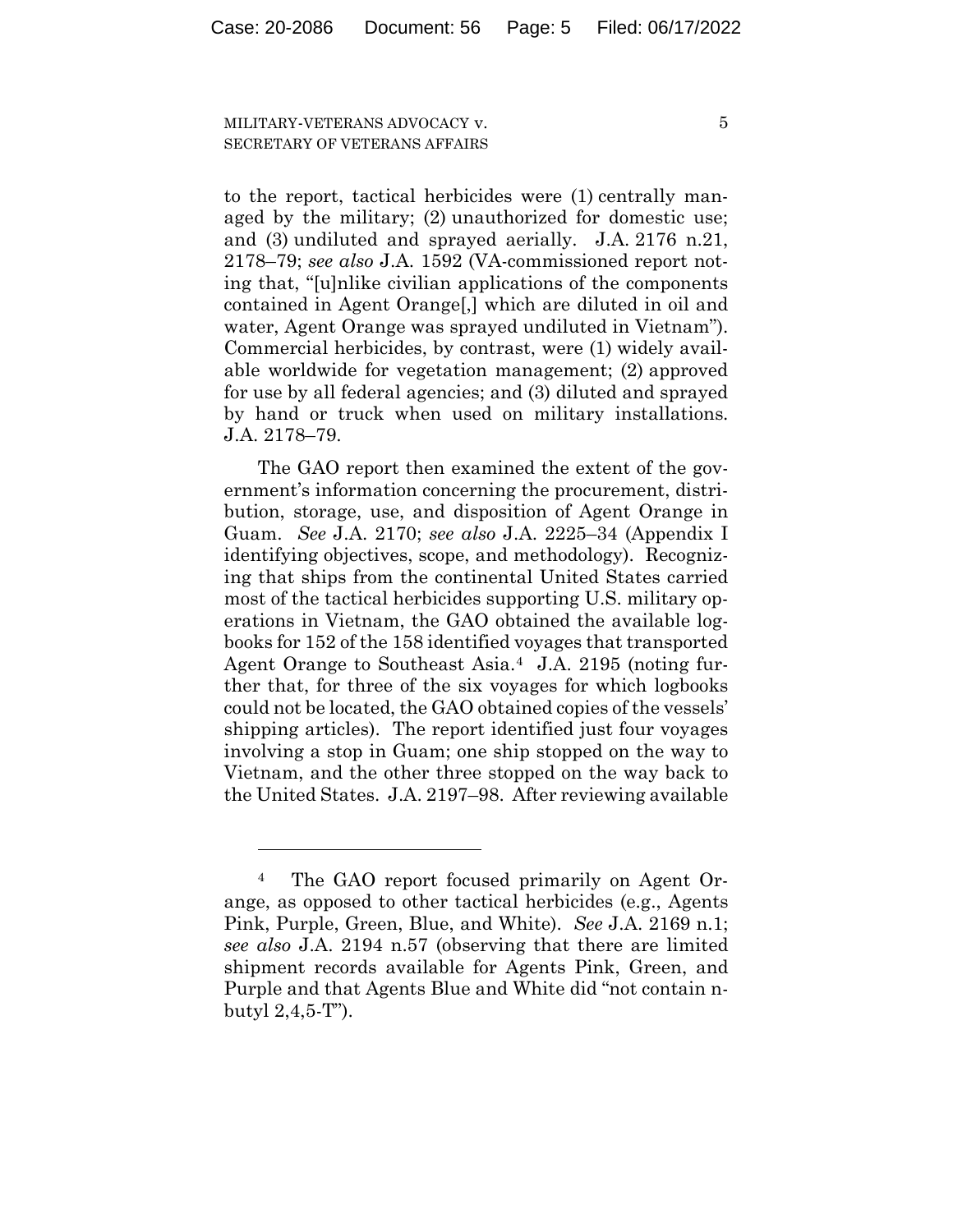shipment documentation, the GAO "found no evidence indicating that Agent Orange or any other tactical herbicides were offloaded" from those ships. J.A. 2197; *see*  J.A. 2198–200 (noting that each stop appeared related to offloading injured crew members).

The GAO also recounted veteran statements alleging Agent Orange use in Guam, but it nonetheless "could not substantiate the presence or use of Agent Orange or other tactical herbicides" there. J.A. 2203. Rather, these allegations were consistent with DoD information indicating that commercial herbicides were available in Guam for controlling vegetation. *See* J.A. 2203; *see also* J.A. 2188 ("[W]hile [DoD] documents identify the use of commercial herbicides on Guam, they do not identify the use of tactical herbicides there."); J.A. 2201 ("Available records show that [the DoD] stored and used commercial herbicides on Guam, possibly including those containing n-butyl 2,4,5-T, during the 1960s and 1970s, but documents do not indicate the use of tactical herbicides on Guam.").

The GAO did conclude, however, that a DoD list on the VA's website that identified herbicide-testing and -storage locations outside of Vietnam was inaccurate and incomplete. The report included several recommendations to the DoD and VA related to updating and clarifying the list. After receiving the GAO report, the DoD conducted an 18-month review of records to update the list. The DoD and VA also developed joint criteria for what should be listed as a location where tactical herbicides were used, tested, or stored. Those joint criteria required that (1) an official record existed (e.g., a government report, unit history, shipping log, or contract); and (2) the location was a DoD installation, land under DoD jurisdiction, or a non-DoD location where service members were present during use, testing, storage, or transportation. The DoD's record search and these joint criteria resulted in an updated list, which identified 24 locations outside of Vietnam where tactical herbicides were used, tested, or stored. J.A. 2267–82.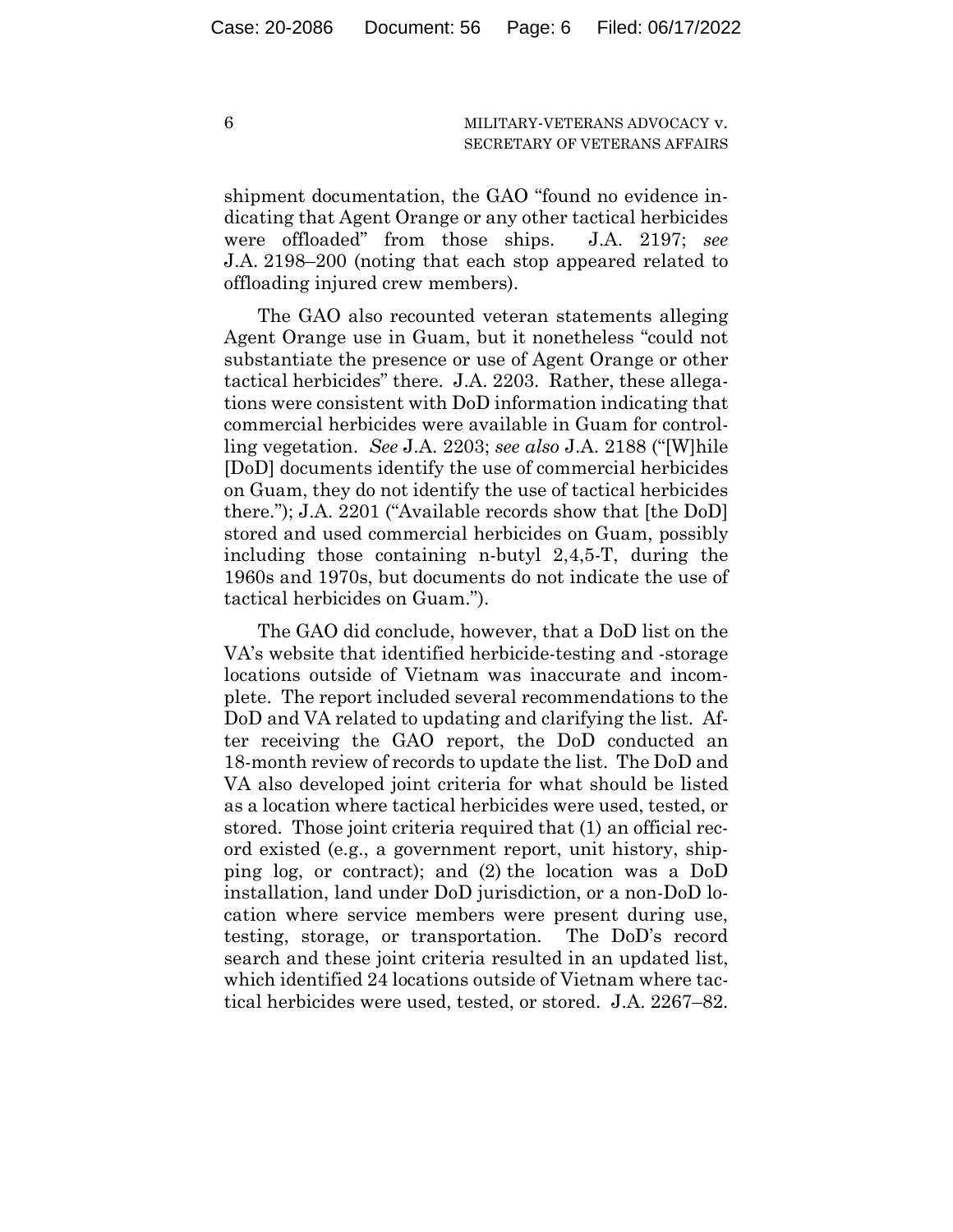7

Such locations included Cambodia, Canada, India, Johnston Island,<sup>5</sup> Korea, and Laos—but not Guam.

### III

In December 2018, MVA petitioned the VA to issue rules presuming herbicide-agent exposure for veterans who served in Guam or Johnston Island during specified periods.6 J.A. 10–12. As to Guam, MVA's petition included photographs and four veterans' affidavits in support. The photographs showed browned-out vegetation that purportedly evidenced herbicide spraying in Guam, *see* J.A. 13, while the affidavits recounted the veterans' Vietnam-era service in Guam and attested to their being aware of, witnessing, or conducting herbicide spraying there, J.A. 14–19. As to Johnston Island, MVA noted that it was a storage site for Agent Orange drums between 1972 and 1977. MVA asserted that corrosion caused the drums to leak during that storage period and that military personnel stationed there were exposed to that leakage. J.A. 11.

When discussing Guam, MVA's rulemaking petition discouraged distinguishing between tactical and commercial herbicides. According to MVA, because commercial herbicides contained 2,4,5-T, and because exposure to

<sup>5</sup> Johnston Island is the largest island in the Johnston Atoll. This opinion's references to Johnston Island contemplate both the island and the atoll.

In later supplements to its petition, MVA mentioned including American Samoa along with Guam and Johnston Island. *See* J.A. 2087; J.A. 2134. The VA denied MVA's petition as to American Samoa, J.A. 9, and MVA's opening brief to this court did not include any argument concerning American Samoa that was separate and distinct from its arguments concerning Guam or Johnston Island. *See* Pet'r's Br. 17 n.1. We therefore do not address American Samoa separately.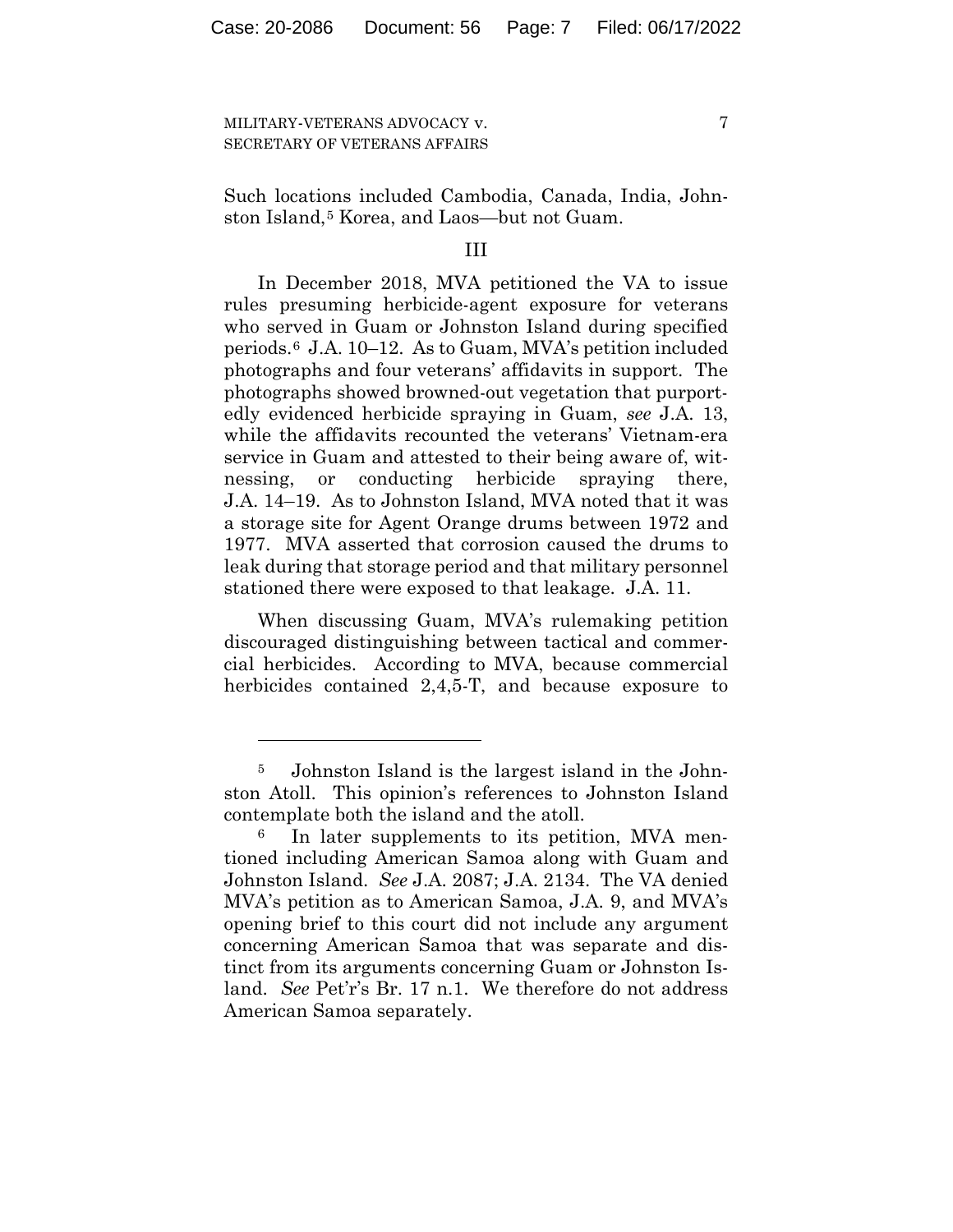herbicides with that compound can suffice to establish service connection for certain diseases, "[w]hether that exposure came from Agent Orange, another tactical herbicide[,] or a commercial herbicide is of no moment." *See* J.A. 10.

MVA supplemented its rulemaking petition twice in December 2019. Those supplements referenced, among other things, a report concerning testing of soil taken from Guam in 2018, which found "only trace amounts" of 2,4-D and 2,4,5-T. J.A. 2134 (citing J.A. 2135–41).

In May 2020, the VA denied MVA's rulemaking petition. MVA sent the VA a letter responding to that denial in June 2020, J.A. 2149–53, and it petitioned this court for review in July 2020. In November 2020, the VA sought a remand so that it could consider the aforementioned photographs and veterans' affidavits, which it had not considered before rendering its May 2020 denial. We granted the VA's request and remanded so that it could consider these materials, and we ordered the VA to render a new decision on MVA's rulemaking petition no later than February 19, 2021. Order (Dec. 21, 2020), ECF No. 16.

On remand, the VA again denied MVA's rulemaking petition. J.A. 1–9. As to Guam, the VA cited the DoD's record search and noted that the DoD "found no evidence of Agent Orange or other tactical herbicides on Guam." J.A. 2. It also cited the GAO report, which said that the GAO "found no evidence indicating that Agent Orange or any other tactical herbicides were offloaded . . . or used in . . . Guam." J.A. 2 (alteration in original) (quoting J.A. 2197).

The VA further observed that, "[t]o the extent that trace levels of 2,4-D and 2,4,5-T have been found on Guam, that would be expected," as commercial herbicides containing these compounds were commonly used during the Vietnam era (in Guam and elsewhere) for standard vegetation and weed control. *See* J.A. 2–3 ("Thus, the presence of trace levels of 2,4-D and 2,4,5-T cannot be construed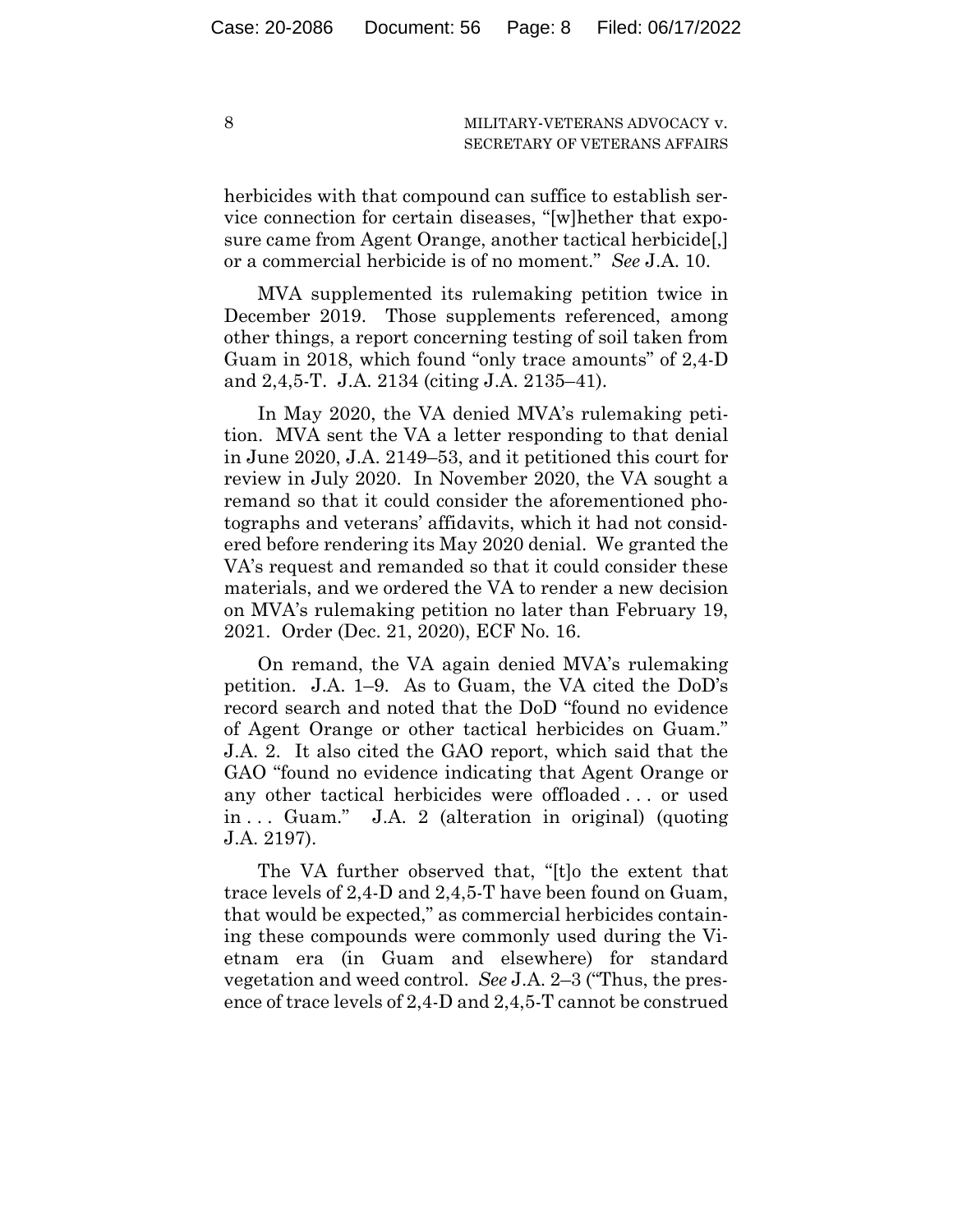9

as evidence of the presence of Agent Orange or tactical herbicides in such locations."). Likewise, it explained that any high concentration of dioxin "would be expected" at, for example, a firefighting training area in Guam because dioxin can "be released into the environment through forest fires, burning of trash or waste, or industrial activities." J.A. 6 (concluding that basing presumptions on dioxin levels in a firefighting training area would implicate issues of "false positives").

The VA also addressed MVA's argument against distinguishing between tactical and commercial herbicides. Although MVA had argued that such a distinction was "of no moment," the VA disagreed—at least insofar as extending presumptions was concerned:

It is clear that Congress did not enact the Agent Orange Act . . . and codify presumptive service connection for veterans who served in the Republic of Vietnam because of commercial herbicides commonly used worldwide for standard vegetation and weed control. Rather, Congress established presumptive service connection . . . *due to the unique nature of the application and exposure in that country*.

J.A. 3 (emphasis added) (cleaned up); *id.* ("[T]he primary purpose of the [Agent Orange Act] was to acknowledge the *uniquely high risk of exposure*, and corresponding risk to [s]ervice members' health, *posed by large-scale application of herbicides for the deliberate purpose of eliminating plant cover for the enemy*, as was done in the Republic of Vietnam." (emphasis added)). The VA summarized its view of this issue:

Though [MVA] asserted that the spraying method and the commercial-tactical distinction is of no real import . . . , Congress, in the Agent Orange Act, was addressing the question of when to *presume* the service connection of certain diseases, and the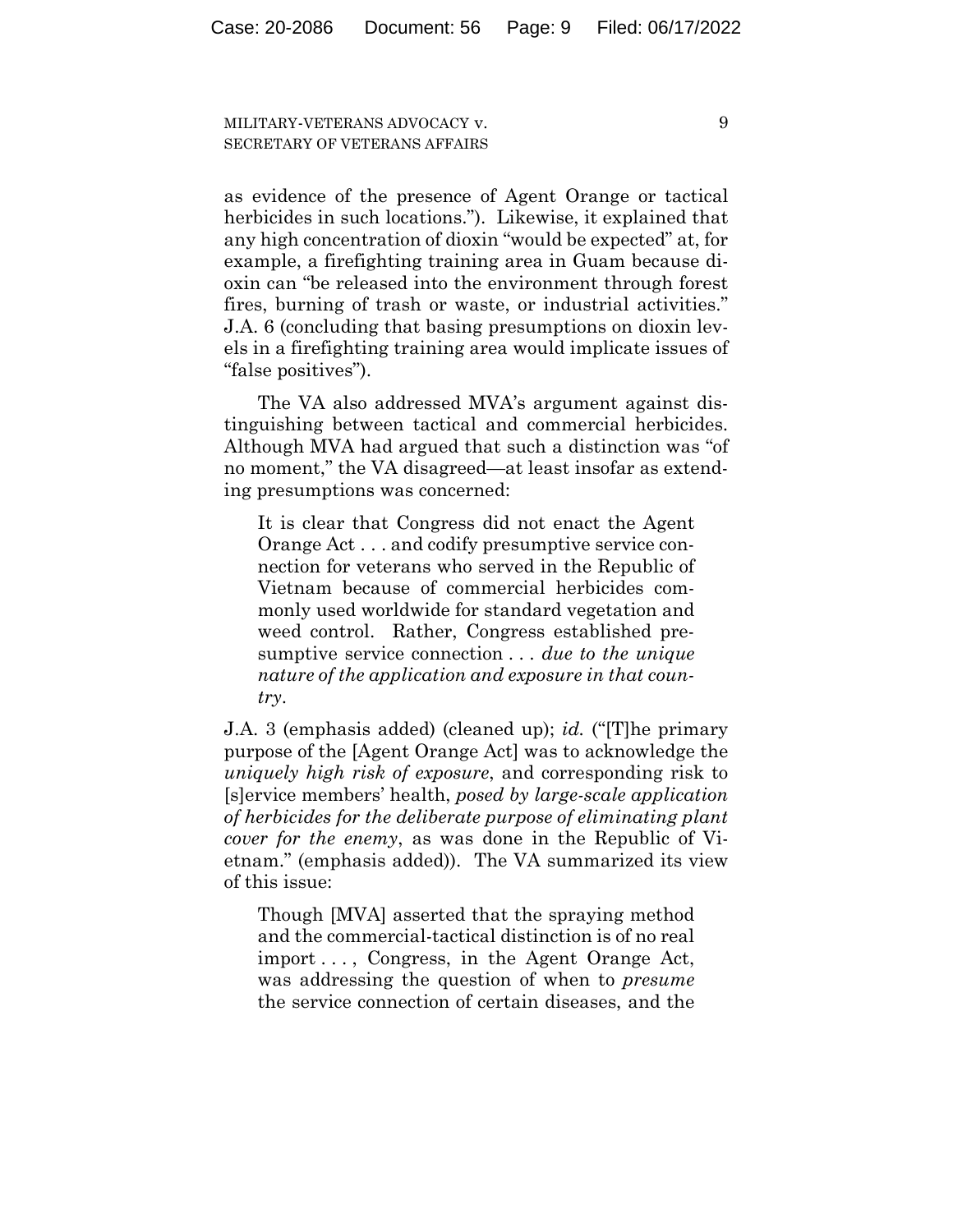spraying method and the extensive scale of application in Vietnam were critical factors in the decision to authorize a presumption—solely for veterans who served in Vietnam. The fact that veterans serving in Guam supported the effort in Vietnam or may have worked with vehicles that traveled to or from Vietnam . . . does not place these veterans in the same position as veterans who served in Vietnam insofar as a *presumption* is concerned.

J.A. 4 (emphasis in original) (cleaned up); *see id.* (reasoning that the Korean-DMZ and C-123-aircraft scenarios covered by regulation "all directly relate to the deliberate application of herbicides for a tactical military purpose on a broad scale" and that the exposure scenario in Guam was "not comparable").

The VA then considered the photographs and veterans' affidavits MVA submitted with its petition, but those materials did not persuade it to issue a presumption-conferring rule for Guam. J.A. 4–5. For example, the VA observed that "[w]hile the degradation of foliage and vegetation—resulting in the 'brown-out' effect shown in the photographs—would be expected from the use of commercial herbicides, which were routinely used in Guam for vegetation management, it would be pure speculation to opine as to the cause of the 'brown-out' effect." J.A. 5. In the VA's view, the photographs did "not provide sufficient evidence of the testing, use, storage, or transportation of Agent Orange or other tactical herbicides in Guam so as to warrant a presumption of exposure for all [v]eterans serving in Guam" during the relevant period. J.A. 5. And although the VA considered each of the four veterans' affidavits, they did "not alter this conclusion." J.A. 5.

As to Johnston Island, the VA acknowledged that it was a storage site for Agent Orange drums between 1972 and 1977 and that some leakage occurred. J.A. 7. But it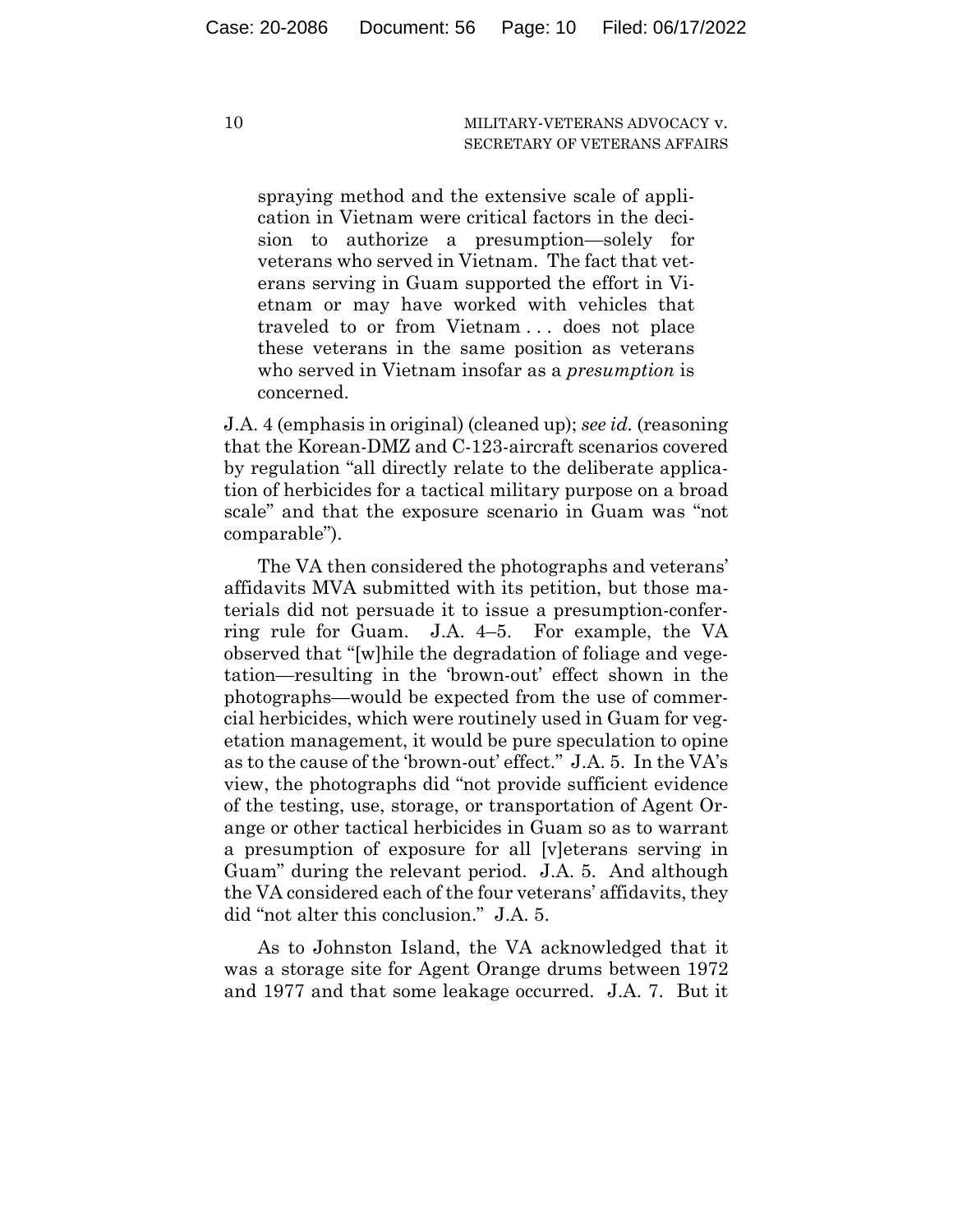11

noted that (1) civilian contractors, not military personnel, were responsible for storage-related activities; (2) procedures existed for those contractors to shower separately and change into clean clothing before entering certain other areas of the island; (3) those contractors screened the entire inventory daily for leaks and performed de-drumming activities as necessary; and (4) the storage area was fenced and off-limits from a distance. J.A. 7. The VA also noted that the storage site's floor consisted of "densely compacted coral," which would have bound any leaked herbicide, thus "providing little opportunity for the herbicide to become airborne." J.A. 8. And while the VA recognized that contemporaneous independent monitors found concentrations of 2,4-D and 2,4,5-T in ambient air and water samples, it noted that those monitors concluded that any exposure was "well below permissible levels." J.A. 8 (citing J.A. 3319–20). Accordingly, the VA decided not to issue a presumption-conferring rule for Johnston Island, either.

MVA petitions this court to review the VA's denial of MVA's rulemaking petition. We have jurisdiction under 38 U.S.C. § 502.

#### **DISCUSSION**

We review the VA's denial of a rulemaking petition to determine whether the denial was "arbitrary, capricious, an abuse of discretion, or otherwise not in accordance with law." 5 U.S.C. § 706(2)(A); *Serv. Women's Action Network v. Sec'y of Veterans Affs.*, 815 F.3d 1369, 1374 (Fed. Cir. 2016). This "highly deferential" standard is "rendered even more deferential by the treatment accorded by the courts to an agency's rulemaking authority." *Preminger v. Sec'y of Veterans Affs.*, 632 F.3d 1345, 1353 (Fed. Cir. 2011); *see also Am. Horse Prot. Ass'n v. Lyng*, 812 F.2d 1, 4–5 (D.C. Cir. 1987) (observing that arbitrary-and-capricious review "encompasses a range of levels of deference to the agency" and that "an agency's refusal to institute rulemaking proceedings is at the high end of the range").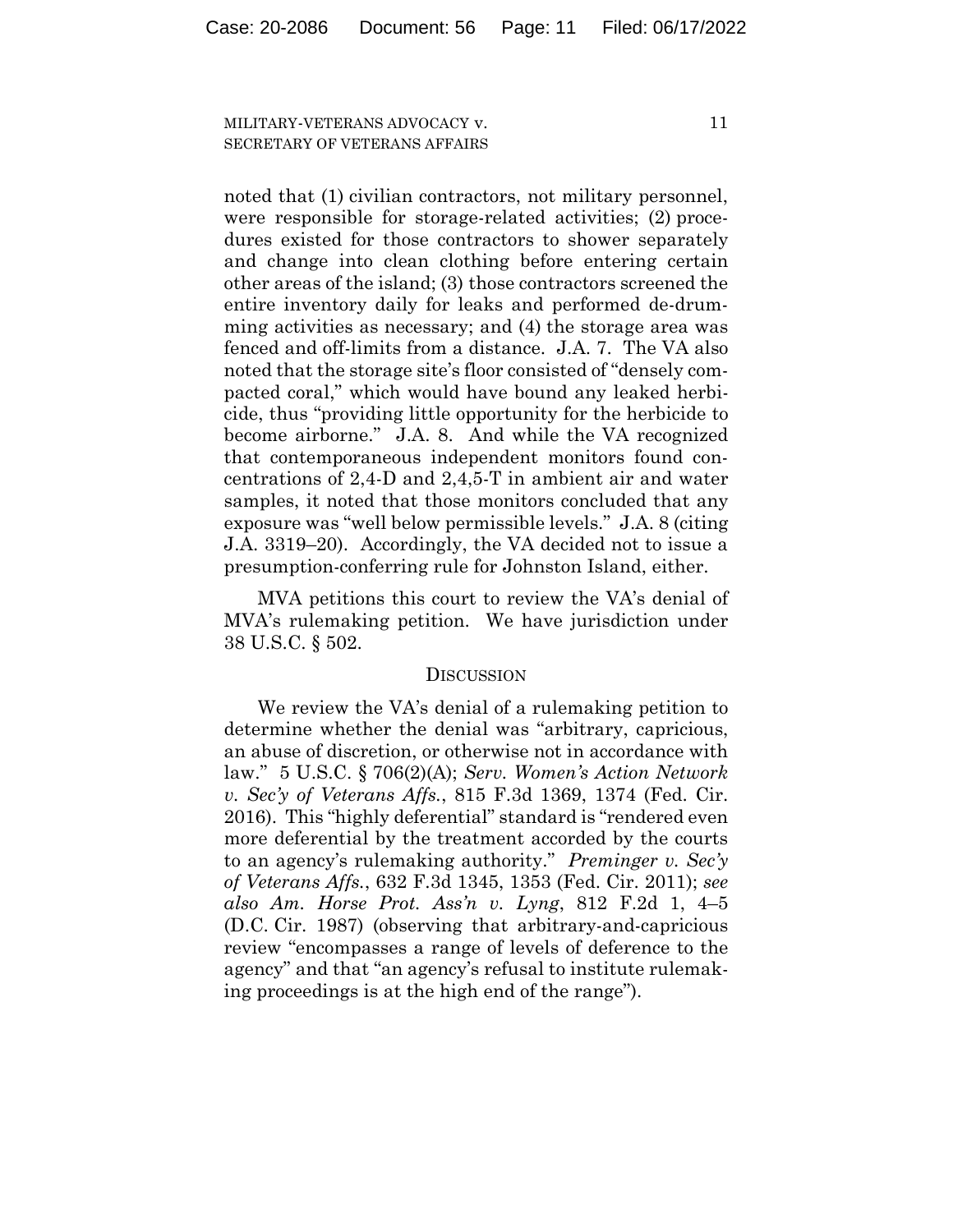When, as here, a proposed rulemaking "pertains to a matter of policy within the agency's expertise and discretion," our scope of review is "narrow," limited to "ensuring that the agency has adequately explained the facts and policy concerns it relied on and to satisfy ourselves that those facts have some basis in the record." *Serv. Women's Action Network*, 815 F.3d at 1374 (cleaned up). In other words, we ask "whether the agency employed reasoned decisionmaking in rejecting the petition." *Id.* (cleaned up). Overturning an agency's judgment not to institute rulemaking is appropriate in only the "rarest and most compelling of circumstances." *Id.* at 1375 (cleaned up).

MVA advances two main arguments in its petition for review. First, it argues that the VA's rulemaking denial was "contrary to law" for resting on an impermissible interpretation of the Agent Orange Act. *E.g.*, Pet'r's Br. 21; *see* 5 U.S.C. § 706(2)(A) (requiring a reviewing court to set aside agency action "otherwise not in accordance with law"). Second, it argues that the denial "lacked a rational basis in this record" and was therefore arbitrary and capricious. Pet'r's Br. 54. We address each argument in turn.

I

MVA styles its first argument as one of statutory interpretation. It says that, in denying the petition as to Guam, the VA misinterpreted the Agent Orange Act as applying only to tactical herbicides—not commercial ones. Pet'r's Br. 30 ("In [the] VA's view, the Agent Orange Act applies only to so-called tactical herbicides . . . . [This] interpretation of the Act fails at every stage of a traditional statutoryinterpretation analysis."). According to MVA, the Act's scope depends instead on an herbicide's chemical composition, aspects of which were common to both tactical and commercial herbicides. *See* Pet'r's Br. 31–32.

MVA's statutory-interpretation argument is simply beside the point. The Agent Orange Act does not give presumptions to anyone other than those who "served in the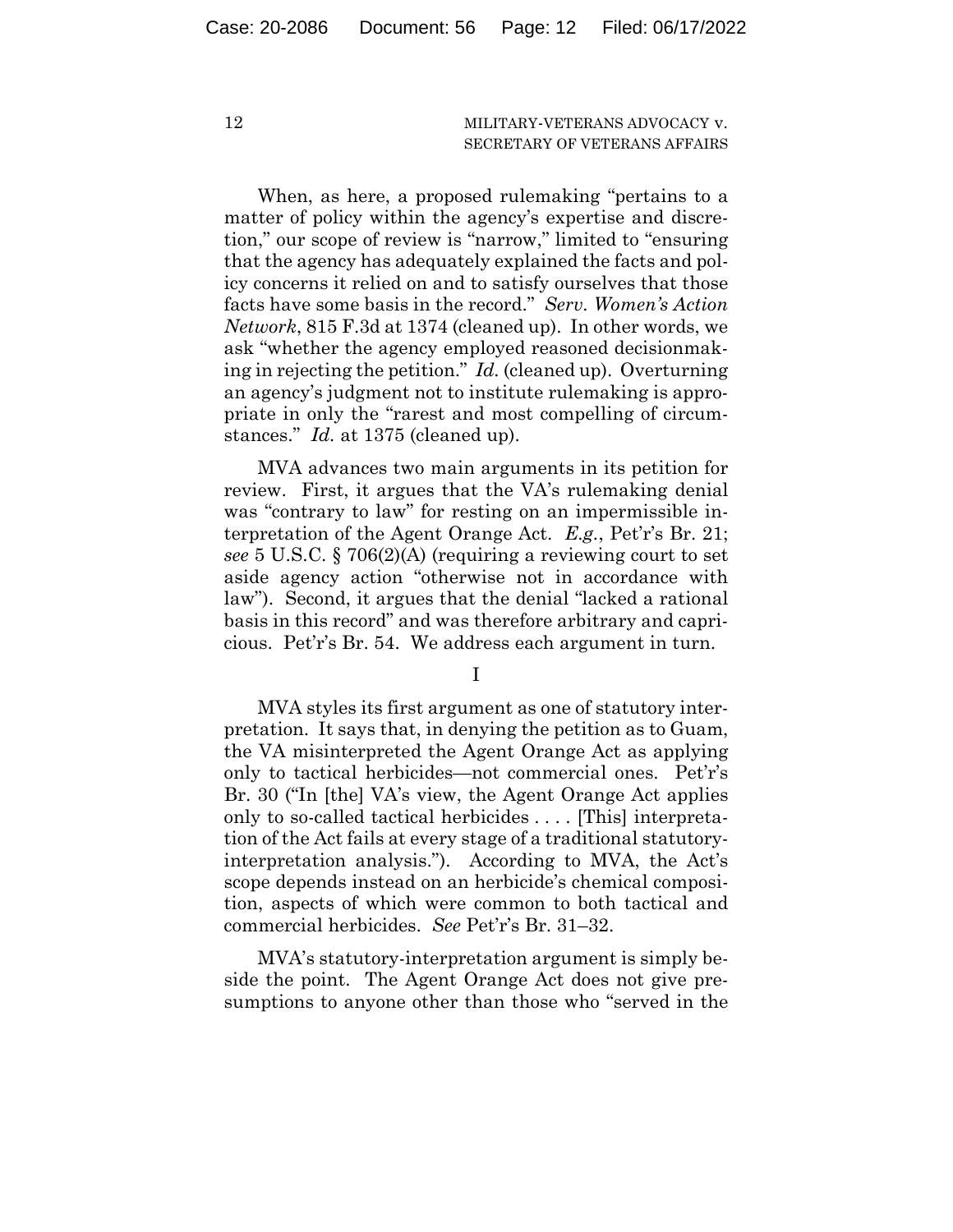13

Republic of Vietnam"—nor does it require the VA to do so. It does, however, provide a decent example reflecting the kinds of circumstances that have merited presumptions in the past. The VA looked to those circumstances, compared them to Guam's, found them not comparable, and ultimately declined to exercise rulemaking authority to extend a presumption to Guam. That comparison and judgment did not rest on any misconception about what the Act *itself*  does.

The tactical-commercial distinction in particular arose when the VA considered the circumstances that led Congress to pass the Agent Orange Act in the first place. The VA reasoned that Congress gave veterans who "served in the Republic of Vietnam" presumptions because of "the uniquely high risk of exposure . . . posed by large-scale application of herbicides for the deliberate purpose of eliminating plant cover for the enemy," as occurred in that country—not "because of commercial herbicides commonly used worldwide for standard vegetation and weed control." J.A. 3. And, when comparing the nature and extent of herbicide activity in Vietnam (and in the other scenarios where the VA has extended presumptions) to that in Guam, the VA determined that the activity in Guam was not comparable and therefore did not warrant exercising rulemaking authority to extend a presumption there. *See*  J.A. 3–7. Thus, even assuming (for argument's sake) that the Act *itself* does not distinguish between tactical and commercial herbicides when giving *its* presumptions, the VA did not rest its denial on any contrary understanding of the Act. Rather, it rested its denial on the view that Congress gave those presumptions because it was concerned about the spraying of millions of gallons of tactical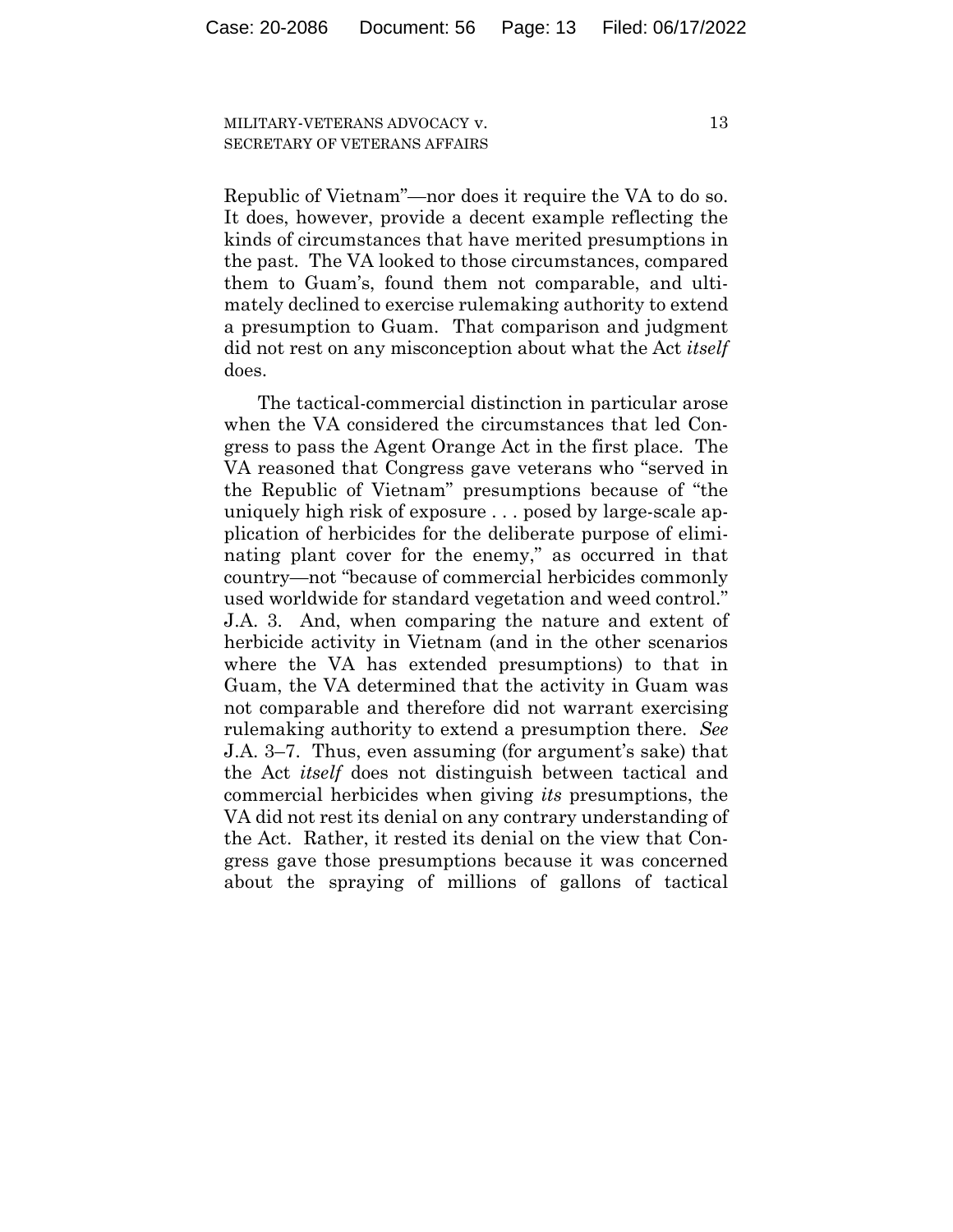herbicides—and that Guam did not present comparable circumstances.7

MVA relies on *Massachusetts v. EPA*, 549 U.S. 497 (2007), to support its argument. But that case only highlights the difference between legal errors requiring judicial correction and what the VA did here. In *Massachusetts*, several organizations filed a rulemaking petition asking the EPA to regulate greenhouse-gas emissions under the Clean Air Act. *Id.* at 510. The EPA denied the petition, reasoning that (1) it lacked statutory authority to regulate greenhouse-gas emissions; and (2) even if it had such authority, doing so would be unwise because it would conflict with other administration priorities. *Id.* at 511, 528. The Supreme Court held that each justification was contrary to statute. As to the first, the Court interpreted the Clean Air Act as "unambiguous[ly]" supplying the EPA with the authority it professed to lack. *Id.* at 528–29, 532. As to the second, the Court held that the statute required certain things of the EPA before it could decline to regulate and that the EPA had not done those things. *Id.* at 533 (observing that the "EPA has refused to comply with [a] clear statutory command"). Because the EPA rested its denial on a statutory misinterpretation and reasons that failed to comply with what the statute required, the Court remanded to the EPA for further proceedings. *Id.* at 535.

<sup>7</sup> MVA makes a similar argument with respect to a VA regulation, 38 C.F.R. § 3.307, saying that it doesn't distinguish between tactical and commercial herbicides. Pet'r's Br. 42–44. But this argument fails for similar reasons—namely: (1) the VA did not rest its decision on a contrary understanding; and  $(2)$  § 3.307 presumes herbicideagent exposure *only* for veterans who served in specific circumstances involving herbicide activity that the VA determined was not comparable to that in Guam.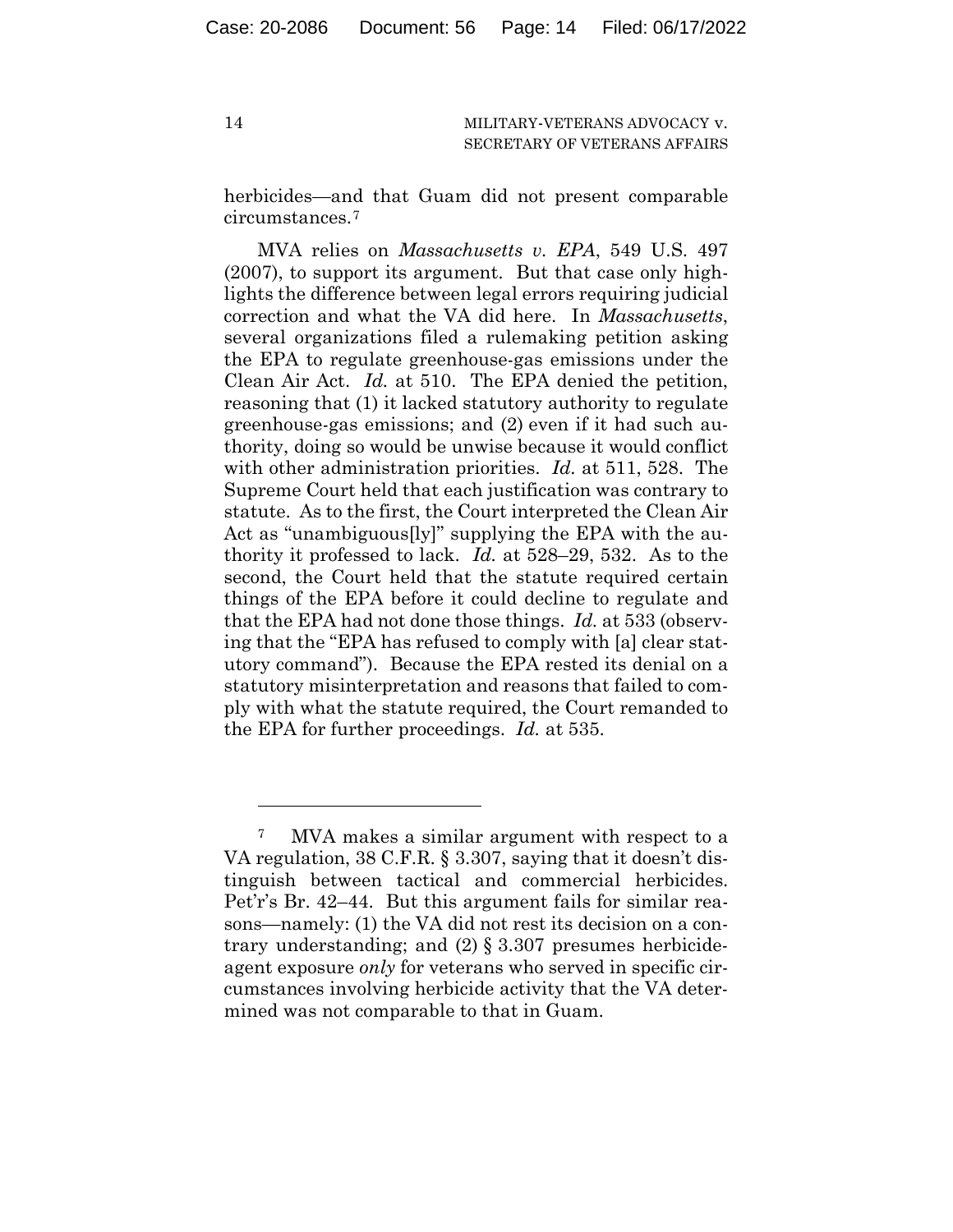MVA identifies no analogous potential error in this case. For example, the VA's denial did not claim that the VA lacked *authority* to grant the petition. And although MVA argues that the VA's denial was "not in accordance with law" under  $5 \text{ U.S.C. } \S$  706(2)(A), it does not demonstrate how the denial failed to comply with any particular legal *requirement*. In sum, MVA has not shown that the VA's decision was contrary to law.

II

MVA's second argument concerns how the VA weighed the evidence before it. According to MVA, the VA's denial "lacked a rational basis in this record" and was therefore arbitrary and capricious. Pet'r's Br. 54. We are unpersuaded.

As to Guam, MVA's primary contention is that the VA erred by relying on the GAO's and DoD's findings of "no evidence" of tactical herbicides there because those findings rested on the *absence* of official records documenting as much. *See* Pet'r's Br. 54–56. MVA argues that the absence of official records is probative only if there is some basis for believing that records would have been kept, and it observes that the military generally kept no records of "small-scale" spraying around American bases. But the VA was not merely determining whether "small-scale" spraying occurred in Guam; it was determining whether the nature and extent of herbicide activity in Guam "warrant[ed] a presumption of exposure for all [v]eterans" who served there during the relevant period. J.A. 5. And MVA has not convinced us that, in making *that* determination, it was arbitrary (or capricious, or irrational) for the VA to rely on the GAO's and DoD's no-evidence findings.

MVA's other evidence-weighing arguments are also unconvincing. For example, MVA points to the four veteran affidavits it submitted and says that the VA "erred in rejecting" them. Pet'r's Br. 59. But the VA explicitly considered them and found that they did "not alter [its]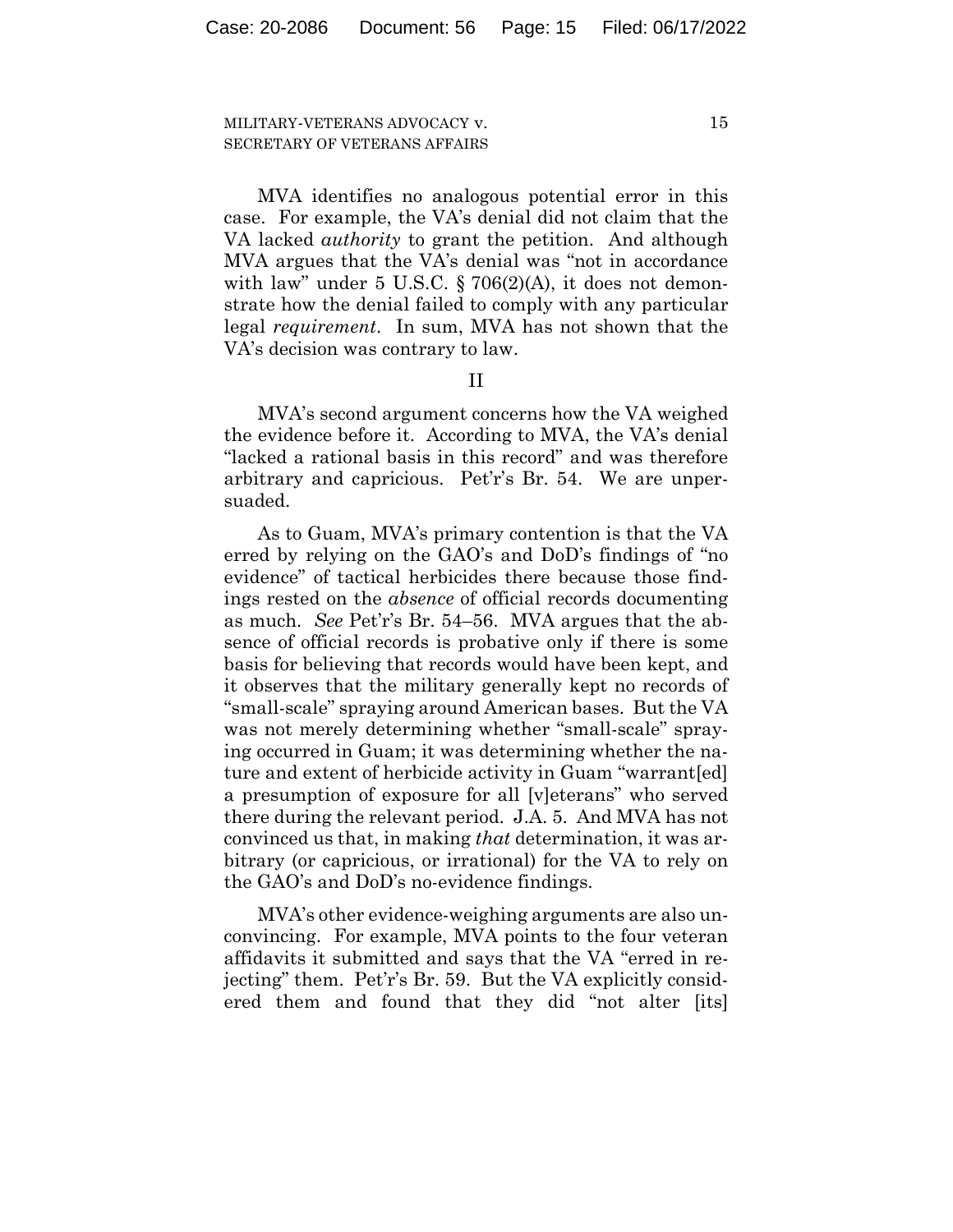conclusion" that the record lacked sufficient evidence "so as to warrant a presumption of exposure for *all [v]eterans serving in Guam*" during the relevant period. *See* J.A. 5–6 (emphasis added). $8 \text{ In denying the portion, the VA empha-}$ sized the "extensive nature" of the DoD's record search as well as the GAO's investigation and report. J.A. 6–7. Nothing in these affidavits leads us to conclude that the VA's giving more weight to the DoD's and GAO's findings and ultimately deciding not to issue a broadly applicable, presumption-conferring rule—was arbitrary or capricious.

In a similar vein, MVA says that the VA improperly "trivialize[d]" soil testing data as showing only trace levels of 2,4-D and 2,4,5-T because finding even trace levels today is remarkable (given the passage of time, environmental degradation, and alleged shortcomings in the testing process). Pet'r's Br. 63. But the VA found that such trace levels would be expected because commercial herbicides containing the same chemical compounds were used in Guam. J.A. 2–3. The VA likewise explained that any high concentration of dioxin in, for example, a firefighting training area in Guam would be expected since dioxin can "be released into the environment through forest fires, burning of trash or waste, or industrial activities." J.A. 6; *see also* J.A. 2215 (GAO report observing that "there are multiple sources of dioxin[], . . . and the specific source of dioxin contamination is difficult to identify").

Again, our scope of review is "narrow"; we ask only whether the VA "employed reasoned decisionmaking in rejecting the petition." *Serv. Women's Action Network*, 815 F.3d at 1374 (cleaned up). The VA did so here. It had evidence bearing on the nature and extent of herbicide

<sup>8</sup> The VA stressed that its decision not to issue a presumption-conferring rule does not foreclose individual veterans from proving herbicide-agent exposure in the normal course of filing a benefits claim. J.A. 6.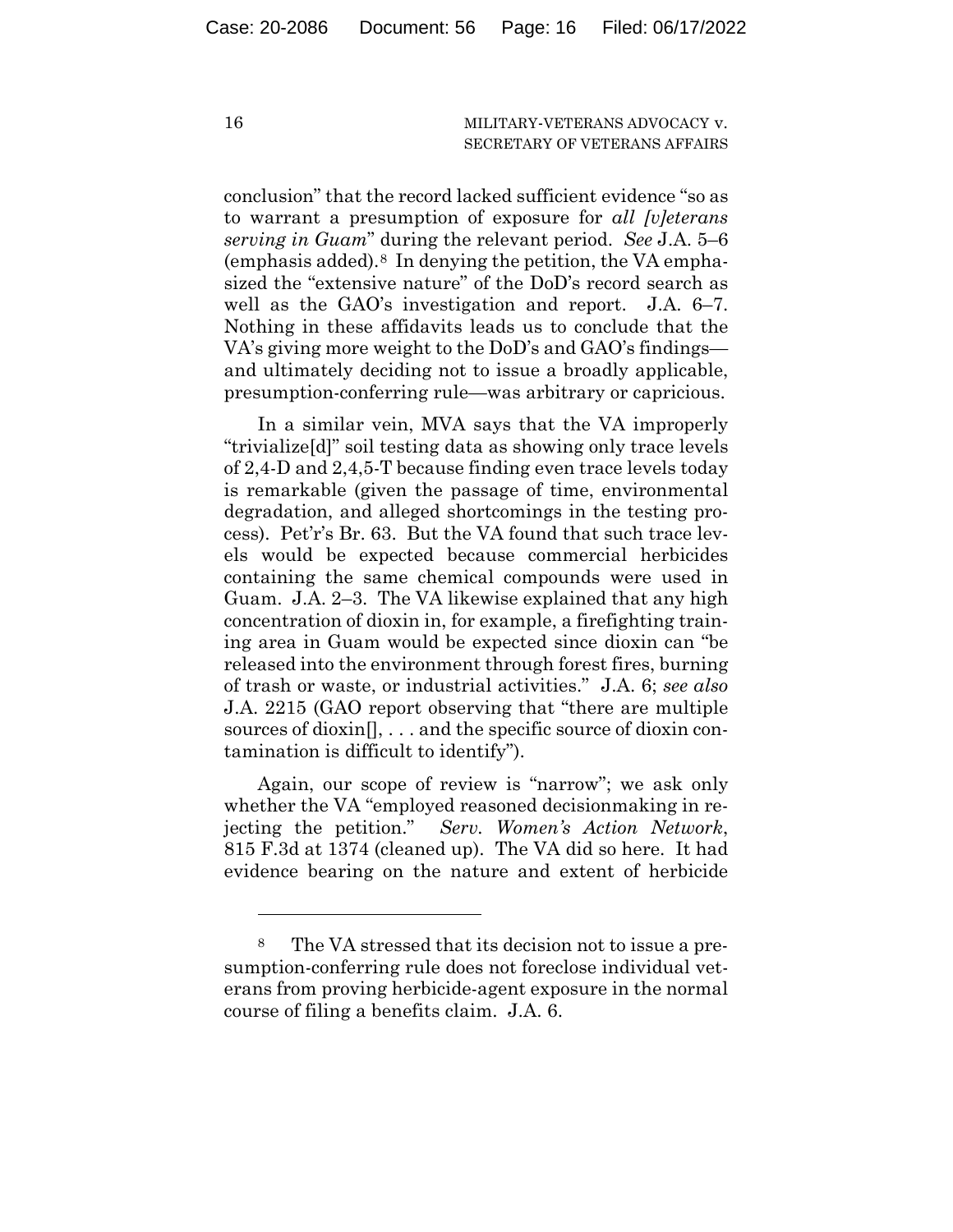activity in Guam, and it determined that the evidence did not warrant presuming exposure for every single veteran who served in Guam during the relevant period. This determination—and the VA's explanation for it—was more than adequate to survive our narrow, highly deferential review.

As to Johnston Island, MVA's critiques of the VA's reasoning likewise do not persuade us that its denial was arbitrary or capricious. For example, MVA challenges the VA's rationale that civilian contractors, not military personnel, were responsible for activities concerning the storage of Agent Orange drums. According to MVA, crosscontamination occurred because those civilians showered and ate in the same facilities as military personnel. *See*  Pet'r's Br. 64; J.A. 2152. But the VA considered this argument and found that MVA's support for it was "not persuasive." J.A. 8 (referencing J.A. 2159–60). Nothing in MVA's petition for review convinces us that this assessment was arbitrary or capricious. MVA also challenges the VA's rationale concerning the separate-showering and clean-clothing procedures that existed; it says that the evidence the VA relied on for that rationale "suggests" that those procedures existed for only a limited period. Pet'r's Br. 65 (citing J.A. 3407–10, 3447). MVA's argument on this score, however, amounts to little more than speculation. And, particularly in view of MVA's own lack of support for its crosscontamination theory, this argument hardly demonstrates that the VA's reliance on this evidence was irrational much less that its overall decision on Johnston Island was arbitrary or capricious.

Finally, MVA argues that test samples from Johnston Island undermine the VA's finding that the isolation of the Agent Orange drums protected veterans. Pet'r's Br. 64. But, as the VA observed in its denial, the contemporaneous testing that MVA alludes to showed exposure to 2,4-D and 2,4,5-T that was "well below permissible levels." J.A. 8 (citing J.A. 3320 ("Concentrations of 2,4-D and 2,4,5-T found